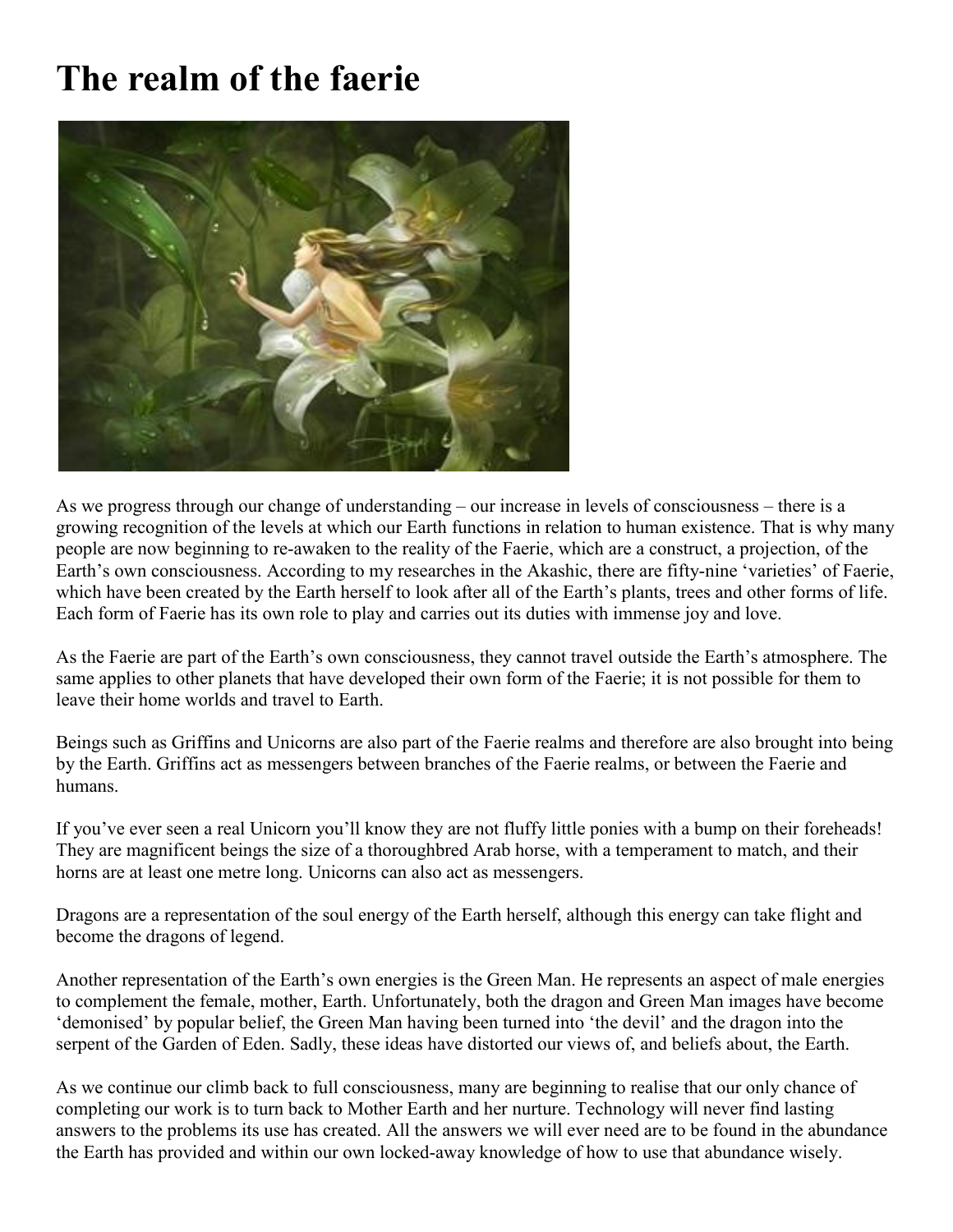This locked-away knowledge is often more evident to children than it is to adults. To talk of the Faerie, for instance, in adult terms, is at best considered taboo. But if you are a child, the subject is one of awe and recognition. As children we see the world through innocent eyes, eyes that have not been sullied by cynicism and paying bills. In other words, children see the world in which we live with a clarity of being that we adults, in an attempt to 'grow up', leave behind. How can you sell double glazing when you believe that you have Faeries 'at the bottom of your garden'?

As adults, we exist in a world where realities become hidden and our beliefs, no matter how false, become realities.

The more we have moved down our route to materialism and extreme consumerism, the further away we have moved from the real reasons for human existence and the further we have removed ourselves from the natural rhythms of the planet that supports us. The Earth is all we have, and once we have depleted her resources, there will be no more and we will cease to exist on Earth.

The Earth exists to allow the possibilities of being human to be explored. In order to achieve that goal, our Mother Earth has created beings who can assist us in our aims. These include the Faerie. At the risk of being taken away by 'men in white coats', I think it is time for all those who know the Faerie realms exist to come to the fore.

We have scientists who 'know' how the Universe came into being. We have archaeologists who 'know' how life began and developed into human beings. We have doctors who 'know' how the body works.

As we 'wake up', we 'know' that these versions of reality are not exactly correct. We begin to open our minds to different realities – and the physical world of the scientists becomes less and less compatible with our inner knowledge.

I am not proposing a Faerie 'revolution', as the Faerie do not see our world in those terms. However, try to see the world in a new light. Try to regain your childhood innocence. We are not a part of the Faerie; the Faerie exist in their own right and it is not our place to interfere, only to interact, if we have the will and the innocence to do so.

So how do we recapture that innocence? It is not easy. Many have tried and most have given up in frustration. There is no easy answer. The mechanistic world that humans have created is totally opposed to that of the Faerie. But, as we begin to understand the changes we are undertaking, we begin to see our connectedness to the whole. Each of us is part of a collective existence and, as we progressively download our higher selves into our physical selves, we begin to realise that the lives we have become accustomed to living exclude a vast portion of what is really there – including the Faerie realm in all its magic and wonder.

In so many respects the answer lies in our understanding of the female. Our Earth is female. It is the re-claiming of the feminine in ourselves, and in our lives and relationships, that can bring our current and future existence back into balance.

As a man, it is not an easy choice. Our Earth is female and in order to create balance we have needed a male response. However, the balance has tipped too far and the Faerie, as an aspect of Mother Earth, have become pushed to the extremities.

It is time to re gain balance. The Earth is as welcoming as she ever was. The Faerie are as prepared to put up with our prevarication as they ever were. Now is our time – human time. No other race or being has the right to choose what we become. We have reached a point in time where our conscious choice is needed. And that choice should be: to dance with the Faerie, to stop our rape of the planet, and to finish what we originally set out to do, which is to bring our full soul consciousness into our human existence, here on Earth. And the Faerie